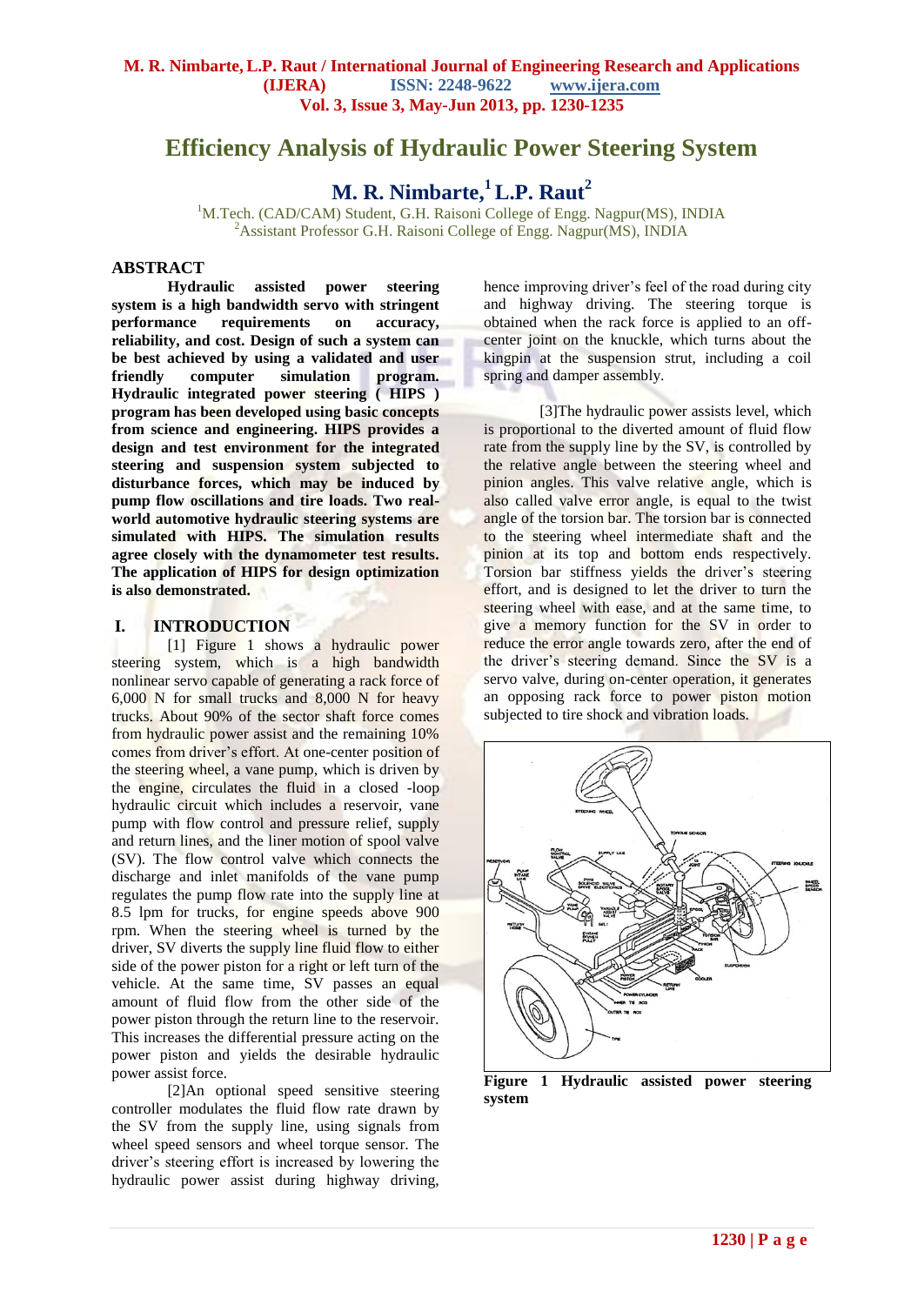## **M. R. Nimbarte,L.P. Raut / International Journal of Engineering Research and Applications (IJERA) ISSN: 2248-9622 www.ijera.com**



**Figure 2 Spool Valve Operating Characteristics**

Figure 2 shows a simplified schematic of the SV and its valve profile curves for two operating conditions. [3]In valve operating condition 1, occurring during parking, the valve error angle is large, and valve gain, which is proportional to the slope on the profile curve, is high. As shown on the related valve profile curve, any oscillatory rack motion resulting from oscillatory pump flow rates induces a high amplitude oscillatory pressure wave in the power cylinder of the steering gear. When this pressure wave excites the structural modes at the support frame, steering shudder occurs. Test results clearly show that the higher the slope of the valve profile curves at the operating point, the more the intensity of shudder. In valve operating condition 2 occurring during city and highway driving, any oscillatory rack motion caused by tire shock and vibration loads will be opposed by the hydraulic force resulting from the servo action of the rotary spool valve. This causes the formation of oscillatory pressure waves in both power cylinders. But the valve gain is low, and hence this pressure wave may not have sufficient intensity to generate shudder. The steering system noise, vibration, and harshness (NVH) related problems occur from dynamic interaction between the steering gear and suspension systems subjected to the disturbances, such as engine torque pulsation, tire shock and vibration loads. These NVH problems include:

1) Steering shudder; resulting from the excitation of the fundamental frequency at the frame support by a

## **Vol. 3, Issue 3, May-Jun 2013, pp.**

fluid periodic flow force caused by the enginedriven vane pump.

2) Steering wheel nibble; resulting from the excitation of the fundamental frequency of the rack and pinion gear mechanism by a periodic rack force induced by brake disk roughness, during braking at highway speeds.

3) Mechanical front-end noise; resulting from the dynamic interaction between the rack and steering gear housing, caused by tire shock and vibration loads generated by tires riding on the bumps, stones, and pot holes on the road during low speed driving.

4) Steering wheel dither; caused by dynamic interaction between the steering gear and front suspension struts subjected to a periodic vertical tire load induced by a tire high spot at a certain highway speed.

Present solutions for steering system NVH problems mentioned above are usually achieved by using tuned hoses, shorter or longer hoses in the hydraulic lines, passive and active dampers, and reducing the SV gain. Since all of the above solutions are based on empirical rules, their adaptation to new car platforms would be time consuming and expensive. But, these solutions may cause an increase in power losses, and a reduction in the steering system bandwidth. The steering system NVH related problems are solved best, by using a validated and user-friendly computer simulation program. The hydraulic integrated power steering (HIPS) simulation program consists of two modules: Module 1 contains the steering gear model, and Module 2 contains the suspension model.

Two real-world examples are studied with HIPS. Example 1 is related to the front-end mechanical noise generated when a truck is driven at low speed on a bumpy road. Example 2 is related to the steering wheel dither generated when a truck with an unbalanced tire is driven at a certain speed on the highway.

## **II. MODELING**

The most important requirement in modeling a system is the complete understanding of the performance specifications, physical and operational characteristics of each component in the system. The hydraulic rack and pinion power steering system of an automotive vehicle consists of hydraulic fluid lines, SV, vane pump including flow control and pressure relief valves, power actuator, inner and outer tie rods, lower and upper control arms, suspension struts, front and rear roll stabilizers, disturbances such as engine torque pulsation and tire loads. A logical modularization of the integrated system into steering gear and suspension component modules, and establishment of state variables with initial conditions in each module, is determined to avoid integration blow-up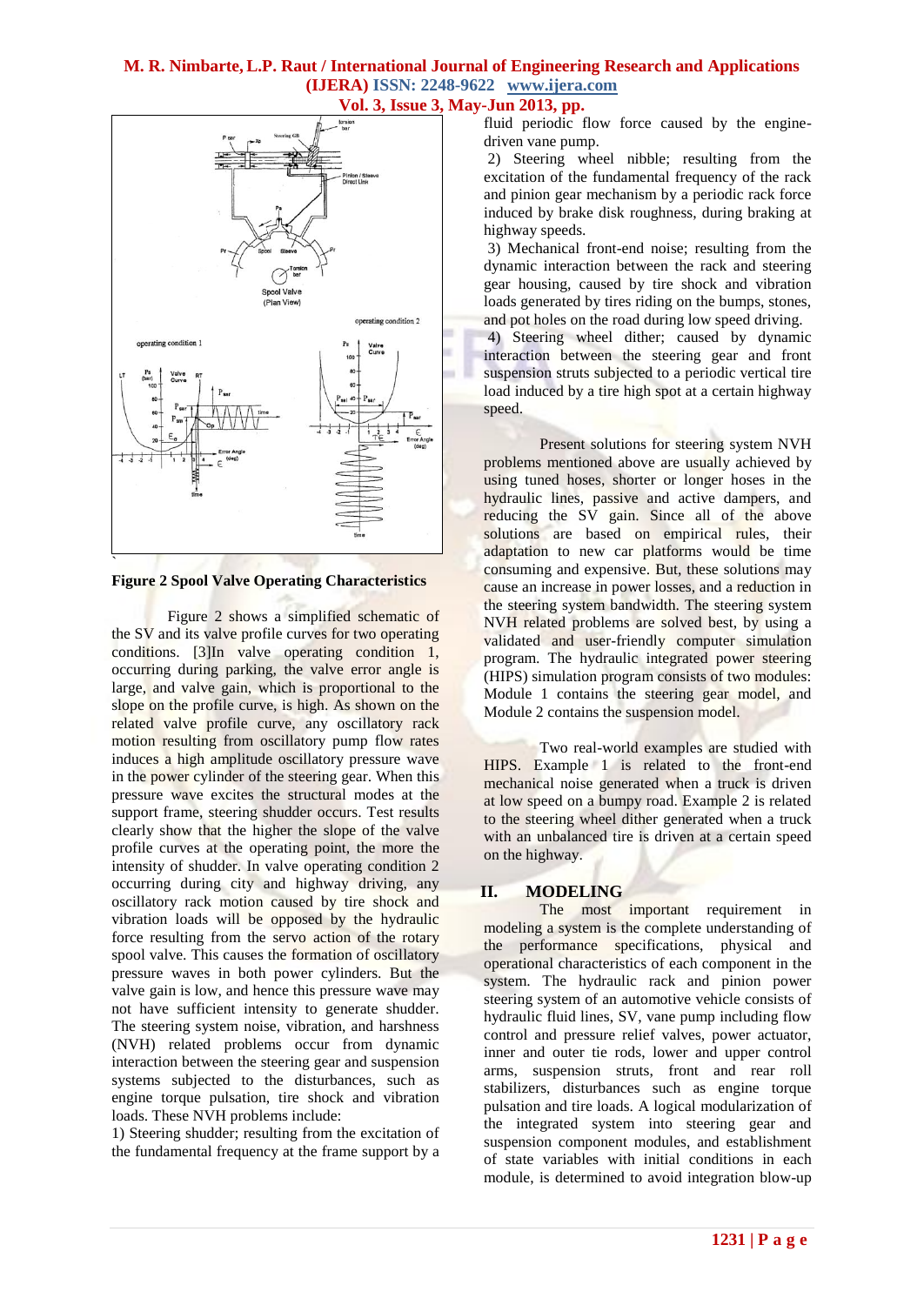## **M. R. Nimbarte,L.P. Raut / International Journal of Engineering Research and Applications (IJERA) ISSN: 2248-9622 www.ijera.com**

## **Vol. 3, Issue 3, May-Jun 2013, pp.**

and achieve correct interpretation of simulation results. This is a required method, since the integrated model of the real-world system under consideration consists of nonlinear components with discontinuous behavior. Figure 3 displays the modeling architecture of the HIPS simulation program.

#### **1) Steering Gear Model.**

a) Closed-loop hydraulic circuit; including vane pump, flow control valve with pressure relief, tuned supply and return lines, cooler, reservoir, and SV.

b) Power actuator; including the steering wheel, torsion bar, pinion gear, rack spring preload, power piston, tie rods, knuckle, tires, and housing.

c) Driver commands for applying steering angle, steering rate, and engine rpm profiles.

d) Disturbances; including pump flow rate oscillations and tire shock and vibration loads, which occur when driving on a rough terrain or with tire high spots on a highway.

The steering gear model is obtained by applying fundamental laws from fluid dynamics, heat transfer, and dynamics. The state variables are described by linear and nonlinear ordinary differential equations, with discontinuous behavior and temperature-dependent parameters.

2) Suspension Model.

a) The sprung mass frame, with three degrees of freedom; heavy, roll, and pitch.

b) Four unsprung masses, each with heavy motion.

c) Four suspension struts. Each strut consists of a coil spring and a nonlinear damper. Each strut is connected between the movable end of the lower control arm and a corner of the frame or the upper control arm. Each control arm is pivoted about a rubber bushing connected to the frame. This gives heave motion degree-of-freedom to the tire. Each strut is tilted with respect to vertical direction, as defined by camber and caster angles, along the kingpin axis.

d) Front-end and rear-end stabilizers; to maintain roll stability of the vehicle during cornering.



**Figure 3 HIPS modeling architecture**

## **III. LITERATURE REVIEW**

HIPS is developed using the CSSL-IV language. HIPS validation is accomplished by means of two real-worlds NVH related steering problems. Example 1 is related to mechanical frontend noise, which may occur when a car is driven over a bump at low speed. Example 2 is related to steering wheel dither, which may occur when truck is driven at high speed on a highway.

#### **1) Mechanical Front-End Noise:**

The following simulation runs have been performed during the validation study:

#### **a) Bump Test.**

The Truck is driven at a speed of 8 mph and its right tire goes over a bump of 16 mm height. Figure 4 displays right-side tie rod response, denoted by FRTR, in comparison with dynamometer test data. Right side is defined with respect to driver's right side in forward direction. Figure 5 shows left-side tie rod response, denoted by FLTR, in comparison with dynamometer test data. Figure 6 and 7 shows the separation gap between rack and pinion gears, denoted by XRK3MM and ZRK3MM in forward and vertical directions respectively. The maximum amplitude and fundamental frequency values agree with those of dynamometer test data as displayed in Figures 6 through 9. Hand computations done on a 5 dof rigid-body model of the steering gear, predict an approximate value of 17.8 Hz for the fundamental frequency. The measured value of the fundamental frequency is 15.4 Hz.

#### **b) Parking Test.**

The steering wheel is rotated by the driver with a sine wave command signal having an amplitude of 360 degrees and frequency of 0.25 Hz. Figures 8 and 9 show that steering wheel command angle, denoted by ANGSW, is followed closely by pinion angle, denoted by ANGPN. In addition, the power piston differential pressure, denoted by DPPP, has correct amplitude and frequency. DPPP waveform does not show any sign of the steering shudder.

#### **c) Optimization Test.**

The system parameters representing torsion bar stiffness, rack spring preload, and bushing stiffness at the housing supports of the steering gear have been changed, one at a time, and corresponding simulation runs were carried out to obtain responses for XRK3MM and ZRK3MM.

The main goal of this study was to reduce the amplitude of above responses, without degrading the steering feel response, which is represented by the minimum error angle between ANGSW and ANGPN responses shown in Figure 8.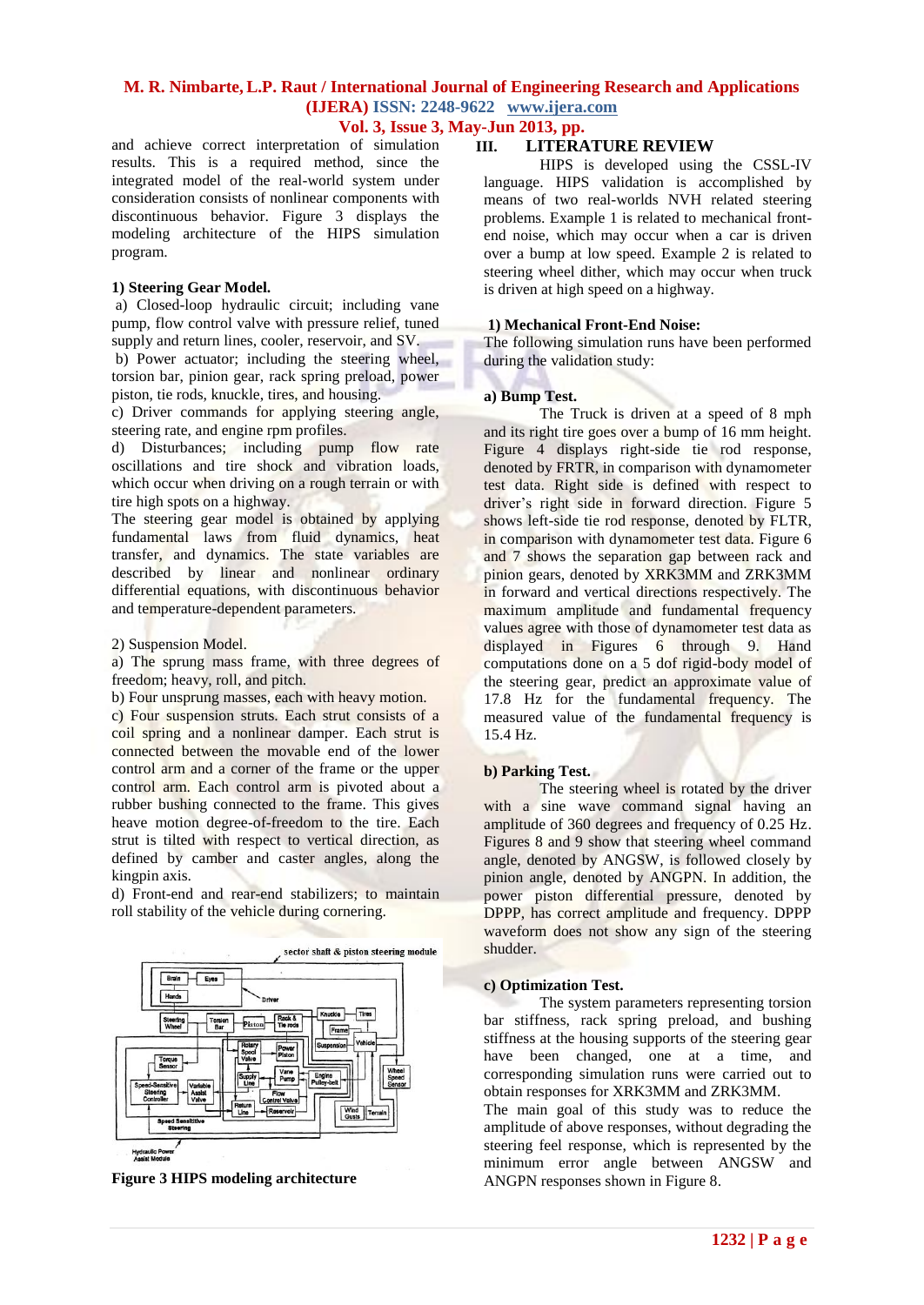## **M. R. Nimbarte,L.P. Raut / International Journal of Engineering Research and Applications (IJERA) ISSN: 2248-9622 www.ijera.com Vol. 3, Issue 3, May-Jun 2013, pp.**

#### **2) Steering Wheel Dither.**

The hydraulic rack and pinion power steering system of a small truck, with 16 inch tires and independent front and solid-axle rear suspensions, has been studied using HIPS. The following results have been obtained:

#### **a) Transient Response.**

A small truck is driven at 80 mph on the highway. The right front tire, assumed to have a single high spot, is applying a periodic displacement with amplitude of 2.85 mm and frequency of 14.2 Hz to the suspension strut. The steering wheel is not held by the driver and is free to rotate. Figure 10 shows transient response for the torsion bar torque, denoted by TTB. Figure 11 shows transient response for the hydraulic power assist pressure, denoted by DPPP. It can be observed that a single tire high spot during highway drives at a speed of 80 mph, yields steering dither at a beat frequency of 1.5 Hz and carrier frequency of 14 Hz. This is shown by hand calculations as follows:

1. Simplify the steering gear model and determine the fundamental frequency, computed to be 11 Hz for the steering wheel, which is free to rotate, and 9.25 Hz for the steering wheel, which is held by the driver. An average fundamental frequency of 10 Hz is assumed.

2. Simplify the rigid body motion of the un sprung mass consisting of the tire-wheel assembly, coil spring and damper of the strut. The fundamental frequency of the simplified system is computed to be 9.4 Hz, assuming that the friction is negligible.

3. From rigid body dynamics, it is known that vibrations with beat frequencies may be generated if the forcing frequency and the average fundamental frequency of system differ slightly. For example, let the average fundamental frequency of the system be 10 Hz. Since the forcing frequency is about 14 Hz, then the carrier and beat frequencies are computed to be 12 Hz and2 Hz respectively.



**Figure 4 Right Side Tie Rod force response**



**Figure 5 Left Side Tie Rod force response**



**Figure 6 Transverse Gear Separation Responses**



**Figure 7 Vertical Gear Separation Responses**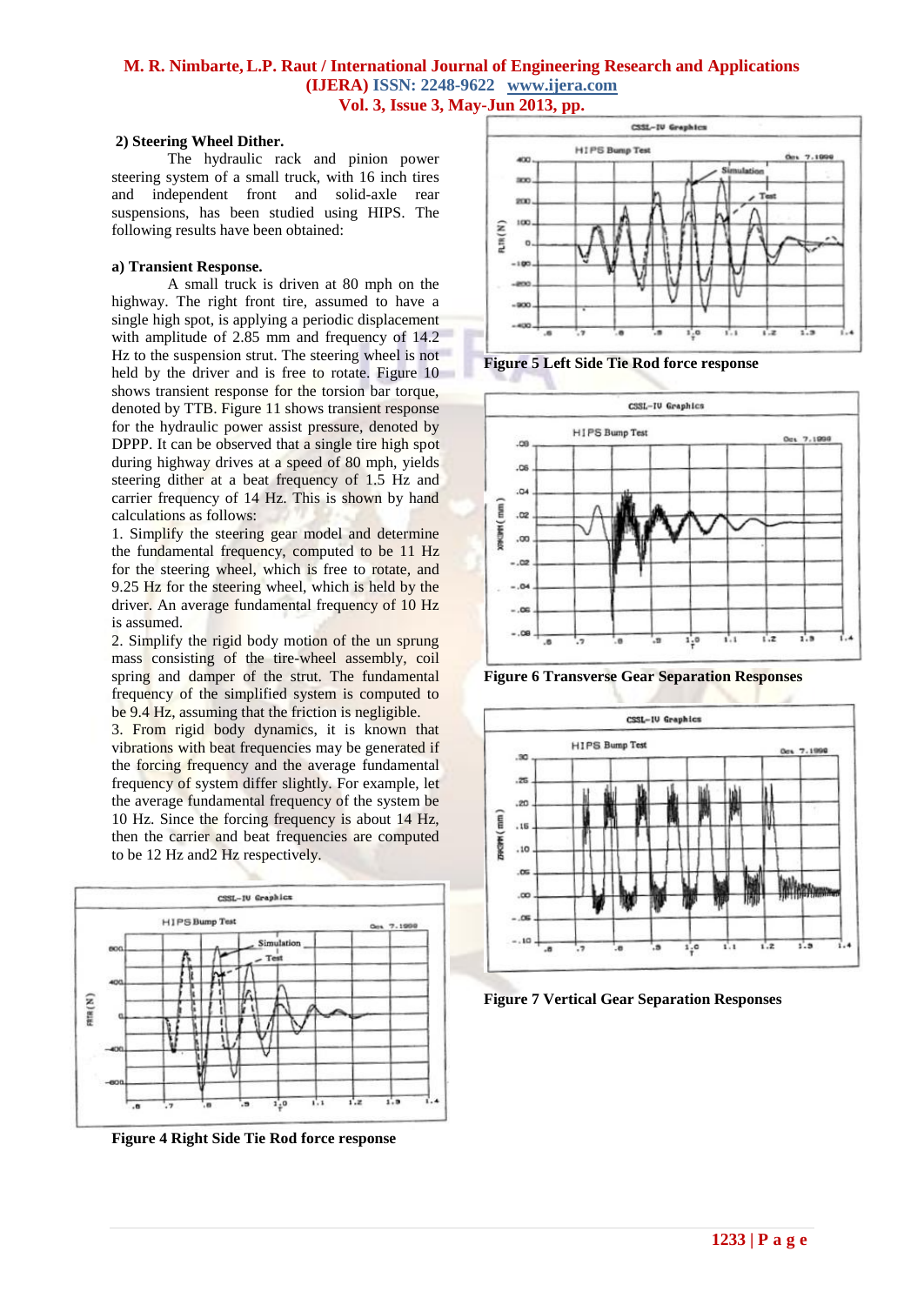## **M. R. Nimbarte,L.P. Raut / International Journal of Engineering Research and Applications (IJERA) ISSN: 2248-9622 www.ijera.com Vol. 3, Issue 3, May-Jun 2013, pp.**







**Figure 9 Steering power assist pressure Responses**



**Response**



**Figure 11 Hydraulic Power Assist Pressure Transient Response**

b) Frequency Response.

1. This task has been achieved in the following steps:

Perform transient response for each of the following cases defined by tire high spot frequency or vehicle speed:

| <b>Vehicle Speed</b> | <b>Tire</b>      | High | <b>Spot</b> |
|----------------------|------------------|------|-------------|
|                      | <b>Frequency</b> |      |             |
| 50                   | 8.8              |      |             |
| 60                   | 10.6             |      |             |
| 70                   | 12.5             |      |             |
| 80                   | 14.2             |      |             |
| 90                   | 16.0             |      |             |

2. For a system variable of interest, such as TTB, compute the Fourier sine and cosine coefficients over a period, after transients die away and the steady state conditions are attained, during the transient response simulation run for each of the above cases.

3. Obtain the root mean square (rms) value of TTB TTB for each tire high spot frequency or vehicle highway speed. Figure 10 shows the frequency response with a resonance peak at 12.5 Hz.

4. This obtains the power spectrum density (psd) value of TTB by squaring its rms value and dividing it by a frequency window for each of the cases in Step 3. The frequency window is selected to be twenty times smaller than the highest forcing frequency, which is 16 Hz in this case. Figure 10 shows the TTB psd frequency spectrum, which shows a maximum power level at 12.5 Hz. This corresponds to a highway speed of 70 mph.

## **c) Optimization Test.**

The torsion bar stiffness parameter, denoted by KTB, was changed from 1.37 to 1.13 Nm/deg, and a simulation run performed at a vehicle speed of 80 mph had shown an anticipated reduction